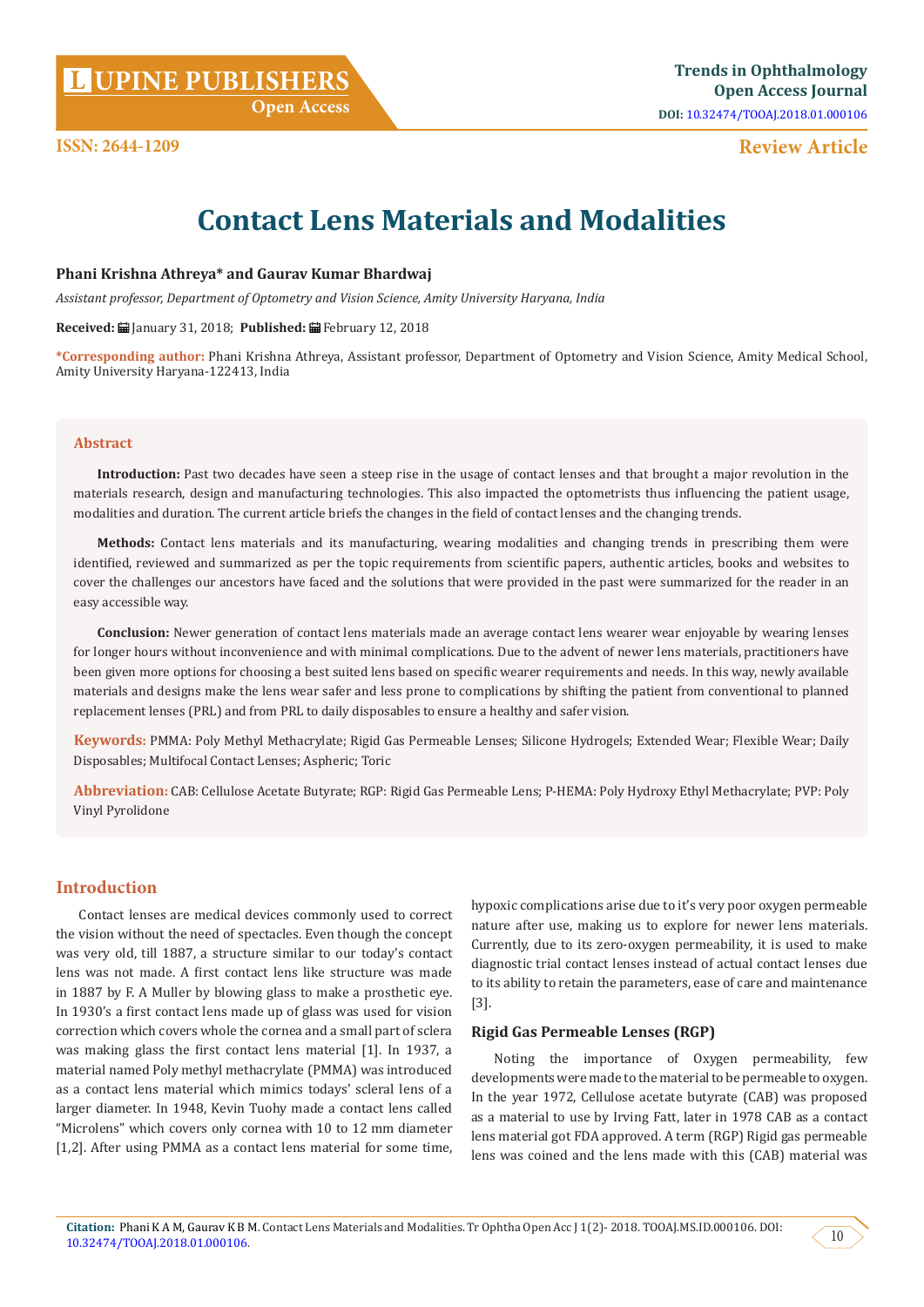manufactured in 1978 in United States [2,4]. In the advent of silicone usage in the medical industry, Siloxane methacrylate material was developed in 1970 by using silicone molecules bonded to methyl methacrylate structures making a contact lens more oxygen permeable [2]. Siloxane acrylates material was patented in 1974 under the name Polycon and was introduced commercially in 1979 which lead the wearing time longer than CAB due to its high oxygen permeability without showing any hypoxic changes in the cornea. However, it was observed that the siloxane acrylate lenses tend to attract more of lipid and less of protein deposits on the lens surface, making the care and regime of newer RGP lens materials different than the previous lens. These deposits lead to lesser lens life than the previous lenses [2].

"Boston" a contact lens material manufacturing company develop working towards parameters like oxygen permeability, strength and deposit resistance for improved lens on eye performance since 1972. Elements Fluorine and Carbon were used in specific proportions to synthesize Fluoro-siloxane acrylates and Fluorocarbon acrylates Which were found effective in controlling the lipid deposits to occur on the lens surface with increased oxygen permeability. These materials still stand good in terms of availability, deposit resistance with good oxygen permeability [5]. Addition of Silicone, Fluorine and Carbon with appropriate amounts made it possible to achieve highest levels of oxygen permeability ever, leading to continuous wear, flexible wear and extended wear modalities possible. During this period in 1987, Fluoro-silicone acrylate material was made available [6]. Due to changing trends in the contact lens market and due to innovations in soft contact lens materials, there is a constant and a sharp decline in the RGP wearers that was observed in the past two decades due to the comfort achieved by soft contact lenses [7].

#### **Silicone Elastomer**

In 1956, Silicone elastomer material was developed by Walter Becker which has a highest ever oxygen permeability which is more flexible than RGP lenses, making the contact lens industry to explore newer ways of improvising the lens material in terms of flexibility. But, for a product to manufacture out of silicone elastomer was not possible at that time due to its flexible nature, poor wettability and the material adheres to the cornea(suction). Later in 1981 a lens made up of silicone elastomer material was commercialized for correcting children to use as an overnight wear lens due to its exceedingly high oxygen permeability. This material got approved for 30 day continuous wear for non-aphakic prescriptions in 1983 making it the first extended wear lens to be produced [6,8]. Till now these elastomer lenses are available as a mode of correction for aphakia (congenital and acquired) cases mostly in children [9]. The only drawback with these lenses is the brittleness of the material and affinity to attract lipid deposits, making its usage declined in this decade [6,8].

#### **Soft Contact Lens (Hydrogels)**

Progress in contact lens materials was extremely rapid and the market equations of using RGP lenses were quickly changed after the development of Poly hydroxy ethyl methacrylate (P-HEMA) as a lens material in 1963 by Otto Wichterle. This material coined a new term called "soft contact lens" due to its soft and flexible nature. The lens made with HEMA was available in 1971 as a commercial product [2,6]. The usage of HEMA as a lens material in the current contact lens market still holds good. After the invention of HEMA as a hydrogel material, the comfort obtained by a wearer lead the path for a term called intermittent contact lens wear, which is not possible with RGP due to the discomfort it caused to an average wearer. However, the water content which is the only source of oxygen transmission through the hydrogel lens was too less when compared to RGP lenses due to their movement and tear exchange. There is a need for a diverse care and regime to be followed to soft contact lens wearers for which different contact lens solutions were devised to clean, rinse, disinfect, and hydrate and to store these lenses.

Due to limitation of water content and oxygen permeability in hydrogel lenses, there were diverse complications that were seen in the soft contact lens users and the users due to the comfort of the lenses, tend to sleep with the lenses on the cornea making the condition more worsen [10]. Observing these diverse ocular changes, few of the traditional RGP practitioners were reluctant to shift their practice and keep on dispensing RGP lenses only [11]. As there is a limitation in increasing the water content that we achieve with hydrogel lenses, scientists started to explore new ways to increase the oxygen passing through the lens which can enable the wearer to achieve better comfort lens with lesser complications [12]. Concept of Disposable soft contact lenses came into the field in 1985-1986 as the increasing complications can be counteracted by discarding the lenses before the deposits on the lens surface become sufficient enough to create problems like discomfort, bulbar conjunctival redness, allergic reactions in the upper tarsal conjunctiva and lack of oxygen supply due to deposits [13]. Gradually, frequent replacement lenses were so frequently replaced due to increasing in water content of the lenses that there is a need for a modality termed Daily disposable lenses in 1994-1995 to ensure maximum comfort and good ocular health with no requirement of care and maintenance which is a boon for existing, new contact lens wear. As the production need to meet the consumer needs a new manufacturing method called cast moulding turned the disposable modality a practically possible reality [2,14].

Even now, majority of the contact lens market share in developing countries is still contributing to Hydrogel lenses where as in developed countries, around 35 percentage of the population is using. daily disposable hydrogel lenses for their visual needs [15- 17].

In this stage, Silicone elastomers were more easily available and used in the market as a commercial product leading the materials science experts to turn their vision towards it. This change made them to think and combine the silicone with hydrogel lenses which set a stage for the generation of silicone hydrogels. The first silicone hydrogel lens was marketed in 2002 [2,9].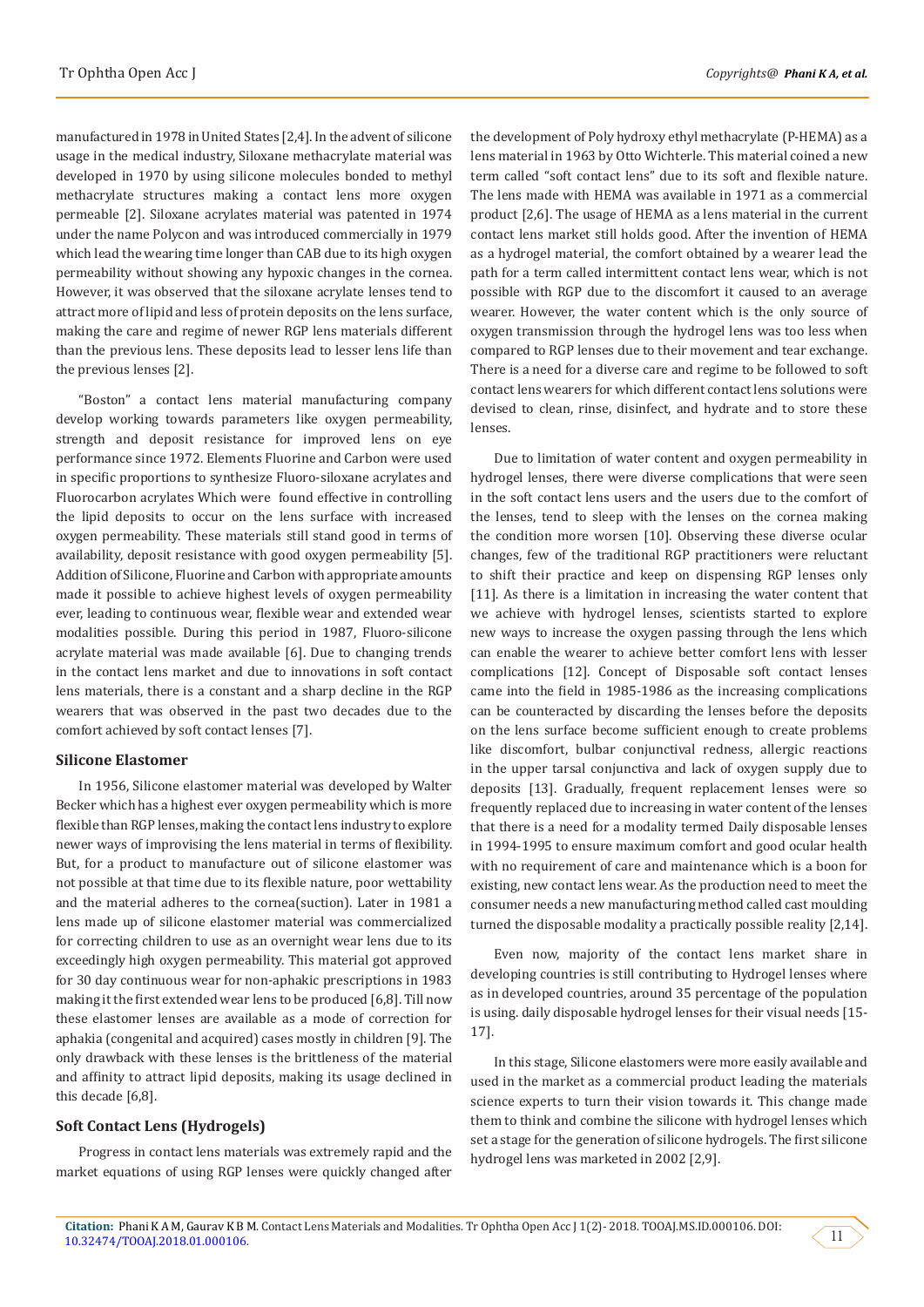#### **Silicone Hydrogels**

In soft contact lenses the silicone material is incorporated based on the skeletal structures of classical hydrogel materials like HEMA and thereby making it a better lens material by incorporating:

a) OH groups for increasing the bound water content of the lens materials [18]

b) Materials like polyvinyl pyrolidone (PVP) for improving the wettability of the lenses [18]

Due to the innovation of Silicone hydrogel contact lenses, high oxygen transmissibility is made possible, hence by minimizing corneal hypoxia changes that include corneal oedema, Descemet's membrane folds, microcysts, limbal hyperaemia

### **Developments in Silicone Hydrogel Materials**

**Table 1:** First generation lenses.

and neovascularisation [19]. There are a few patient related difficulties with these new lenses due to increased stiffness than existing hydrogels, hydrophobic nature and more attraction of lipid deposits. So, there is a need for a better and improved materials and designs making them readily acceptable by the patient [9]. In 2010, Custom made silicone hydrogel lenses are made available in the market [20]. In case of Silicone hydrogel lenses, these inventions can be technically classified into three phases in which the lens materials are synthesized by not only decreasing the stiffness of the lens material, but also by increasing the wettability and water content to a desired level for enhancing the comfort level of silicone hydrogel wearer equal to that achieved by a hydrogel contact lens wearer [18,19,21,22].

| <b>Material</b>                       | Base curve | Dk/t X10-9 | <b>Water content</b> | <b>Diameter</b> | <b>Manufacturing</b>                                                                             |
|---------------------------------------|------------|------------|----------------------|-----------------|--------------------------------------------------------------------------------------------------|
| Balafilcon A (B&L,<br>$PV2$ )         | 8.6        | 130        | 36%                  | 14.00mm         | Cast moulding with<br>TRIS structure<br>Aspheric front surface<br>Plasma oxidation <sup>24</sup> |
| Lotrafilcon A (Alcon,<br>Night & Day) | 8.4/8.6    | 175        | 24%                  | 13.80mm         | Fluroether + TRIS<br>structure Plasma<br>$\frac{1}{25}$                                          |

a) Properties (Table 1)

1. Good Dk; 2. Slightly stiffer; 3. Deposit prone surface; 4. Decreased Wettability

#### **Table 2:** Second generation lenses

| <b>Material</b>                    | Base curve             | Dk/t $X10^{-9}$ | <b>Water content</b> | <b>Diameter</b>       | <b>Manufacturing</b>                                                           |
|------------------------------------|------------------------|-----------------|----------------------|-----------------------|--------------------------------------------------------------------------------|
| Senofilcon A(J&J<br>AcuvueOyasis)  | 8.4 / 8.8              | 147             | 38%                  | $14.00 \,\mathrm{mm}$ | Internal wetting agent<br>(PVP) Less stiffer,<br>Hydrluxe tech <sup>26</sup>   |
| Lotrafilcon B (Alcon,<br>02 Optix) | 8.6                    | 138             | 33%                  | 14.20mm               | Breathable contact<br>lens <sup>25</sup>                                       |
| Senofilcon C (J&J<br>Acuvue Vita)  | 8.4 / 8.8<br>8.6 Astig | 147             | 41%                  | 14.00mm               | Hydra Max Technology,<br>with 30% more PVP<br>Monthly Disposable <sup>26</sup> |

b) Properties (Table 2)

1. Improved wettability; 2. Flexible lens material

**Table 3:** Third generation lenses.

| <b>Material</b>                           | Base curve | Dk/t $X10^{-9}$ | <b>Water content</b> | <b>Diameter</b> | <b>Manufacturing</b>                                                          |
|-------------------------------------------|------------|-----------------|----------------------|-----------------|-------------------------------------------------------------------------------|
| Comfilcon A (Cooper<br>Vn, Biofinity)     | 8.6        | 128             | 48%                  | $14.00$ mm      | No TRIS / PVP is used<br>Aquaform Technology<br>Aspheric design <sup>27</sup> |
| Asmofilcon A<br>(Menicon, Miru<br>1month) | 8.3 / 8.6  | 161             | 40%                  | $14.00$ mm      | Nano gloss surface<br><b>Treatment Aspheric</b><br>design <sup>28</sup>       |
| Enfilcon A (Cooper Vn,<br>Avaira)         | 8.5        | 125             | 46%                  | $14.20$ mm      | Breathable contact<br>lens <sup>29</sup>                                      |
| Samfilicone A (B&L,<br>Ultra)             | 8.5        | 163             | 46%                  | $14.20$ mm      | Moisture seal<br>technology, Aspheric<br>Daily disposable <sup>30</sup>       |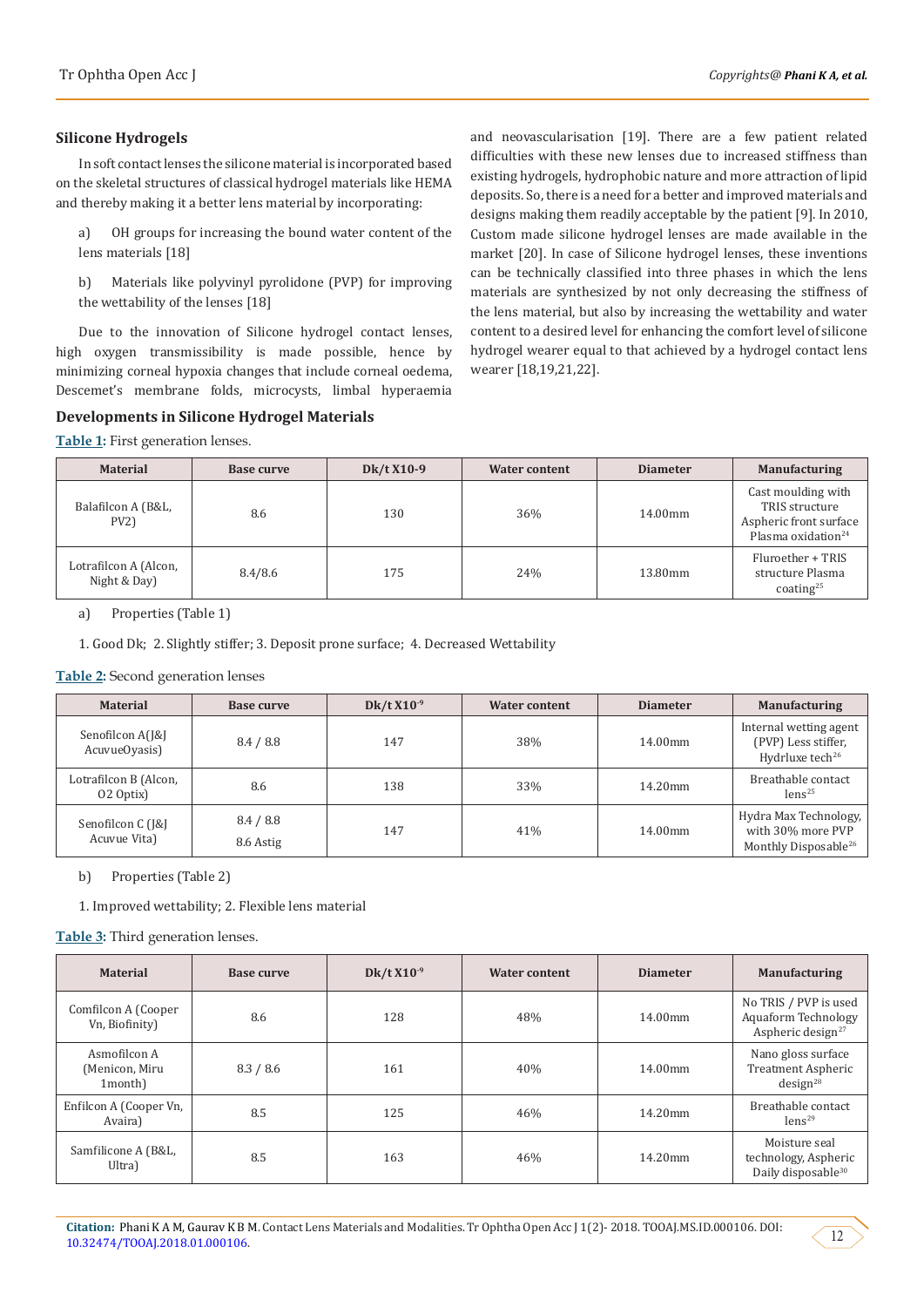| Narafilcon A (J&J,<br>AcuvueTru Eye)     | 8.5/9.0             | 118 | 46%                     | 14.20mm   | Hydra clear 1 &<br>UV blocker Daily<br>disposable $31$            |
|------------------------------------------|---------------------|-----|-------------------------|-----------|-------------------------------------------------------------------|
| Stenfilicon A (Cooper<br>Vn, Myday)      | 8.4 Asph& 8.7 Toric | 100 | 54%                     | 13.5-15mm | Aspheric, Toric &<br>Multifocal Daily<br>disposable <sup>32</sup> |
| Delefilcon A (Alcon,<br>Dailies Total 1) | 8.5                 | 156 | $>80\%$ Out<br>33% core | 14.1      | Water gradient Mono<br>& Multifocal Daily<br>Disposable           |

c) Properties (Table 3)

a). Better Water content; b). Decrease stiffness

It is a Breakthrough technology, which redefines the soft contact lens relationship between Dk and water content by having a higher Dk than water content predicts!

#### **Contact lens advancements in the Future**

a) Myopia control contact lenses are very soon going to be available in Asian countries where Myopia is more prevalent.

b) Aberrometers values combined with prescription can help customize the correction to a personalized contact lens manufacturing is possible soon [23].

c) A Multifocal design of contact lens which can have an autofocus capability near the pupillary centres of the eyes using fluid dynamics can be manufactured and fitted which can help us gain complete visual satisfaction to the wearer [23].

d) Health monitoring systems embedded in the form of a computer chip in contact lenses will help us plan our diet and treatment plan based on the parameters like blood sugar level, intraocular pressure [24].

e) The use of LCD crystals in the bulk of a silicone hydrogel lens can help us to use virtual projection; digital screens in the near future will aim for [23].

f) In Contact lens materials, even though the penetration of silicone hydrogels in the current market is low, majority of the market share will shift using this material due to its break through the invention of improved oxygen permeability, it can retain their share well in the markets in the future [17,23].

g) Improvements like anti bacterial coating on contact lenses are giving promising results which can help use them for extended wear without any worry of infections. Possibilities for making a Photo chromatic contact lenses are explored and will be achieved soon [25-29].

Modality Silicone hydrogels will take the majority of the market and will exist even in future. Mostly the contact lenses have a freedom to wear and remove easily whenever we want and where ever you want [30-34].

#### **Conclusion**

Contact lenses have an exponential growth in material development, design and production in the last two decades. Newer technologies in the coming years can help us make a more productive, versatile, comfortable and safer wearing lenses for the coming generations ahead [35-39].

#### **References**

- 1. Thompson, Anne Austin (1993) History of Contact Lenses. Basics of Contact Lenses 1: 12-13.
- 2. Terry, Robert, Meredith Reyes "History of Contact Lenses." A2.
- 3. [Kastl PR, WC Johnson \(1990\) Fluoroperm Extended Wear RGP Contact](https://www.ncbi.nlm.nih.gov/pubmed/2306854) [Lenses: II. Front Toric Fitting. CLAO J 16\(1\): 53-56.](https://www.ncbi.nlm.nih.gov/pubmed/2306854)
- 4. Thompson, Anne Austin (1993) History of Contact Lenses. Basics of Contact Lenses 1: 14.
- 5. Bennett (2001) "RGP Insights." Contact Lens Spectrum.
- 6. [A Brief History of Contact Lenses. GP Contact Lenses.](http://www.contactlenses.org/timeline.htm)
- 7. [Morgan Philip B, Nathan Efron \(2008\) The Evolution of Rigid Contact](https://www.ncbi.nlm.nih.gov/pubmed/18599339) [Lens Prescribing. Contact Lens and Anterior Eye 31\(4\): 213-214.](https://www.ncbi.nlm.nih.gov/pubmed/18599339)
- 8. Thompson, Anne Austin (1993) History of Contact Lenses. Basics of Contact Lenses 1: 15.
- 9. [Lindsay Richard G, Jessica T Chi \(2010\) Contact Lens Management of](https://www.ncbi.nlm.nih.gov/pubmed/20070735) [Infantile Aphakia. Clinical and Experimental Optometry 93\(1\): 3-14.](https://www.ncbi.nlm.nih.gov/pubmed/20070735)
- 10. [Holden Brien A \(1998\) Corneal Deswelling Following Overnight Wear of](https://www.ncbi.nlm.nih.gov/pubmed/3162866) [Rigid and Hydrogel Contact Lenses. Current Eye Research 7\(1\): 49-53.](https://www.ncbi.nlm.nih.gov/pubmed/3162866)
- 11. [Fonn Desmond, Brien A Holden \(1988\) Rigid Gas-Permeable vs. Hydro](https://www.ncbi.nlm.nih.gov/pubmed/3061308)[gel Contact Lenses for Extended Wear. Optometry and Vision Science](https://www.ncbi.nlm.nih.gov/pubmed/3061308) [65\(7\): 536-644.](https://www.ncbi.nlm.nih.gov/pubmed/3061308)
- 12. [Bomgardner Melody M \(2017\) Making Better Contact Lenses. CEN RSS](https://cen.acs.org/articles/95/i13/Making-better-contact-lenses.html) [Chemical & Engineering News 95\(13\): 29-33.](https://cen.acs.org/articles/95/i13/Making-better-contact-lenses.html)
- 13. Thompson, Anne Austin (1993) History of Contact Lenses. Basics of Contact Lenses 1: 16.
- 14. [Contact Lenses Timeline \(2006\) Contact Lenses A Historical Timeline.](http://www.twoop.com/medicine/archives/2005/10/contact_lenses.html)
- 15. [Thite, Nilesh \(2013\) Contact Lens Prescribing Pattern in India-2011.](https://www.ncbi.nlm.nih.gov/pubmed/23357473) [Contact Lens and Anterior Eye 36\(4\): 182-185.](https://www.ncbi.nlm.nih.gov/pubmed/23357473)
- 16. [Morgan, Philip B \(2011\) Global Trends in Prescribing Contact Lenses for](https://www.ncbi.nlm.nih.gov/pubmed/20630794) [Extended Wear. Contact Lens and Anterior Eye 34\(1\): 32-35.](https://www.ncbi.nlm.nih.gov/pubmed/20630794)
- 17. [Efron Nathan \(2010\) Trends in Australian Contact Lens Prescribing](https://www.ncbi.nlm.nih.gov/pubmed/20579080) during the First Decade of the 21<sup>st</sup> Century (2000-2009). Clinical and [Experimental Optometry 93\(4\): 243-252.](https://www.ncbi.nlm.nih.gov/pubmed/20579080)
- 18. Sweeney D (2004) Silicone Hydrogels: Continuous-Wear Contact Lenses. Butterworth Heinemann.
- 19. [Szczotka Flynn Loretta \(2008\) Looking at Silicone Hydrogels across](https://www.optometricmanagement.com/issues/2008/may-2008/looking-at-silicone-hydrogels-across-generations) [Generations. Optometric Management.](https://www.optometricmanagement.com/issues/2008/may-2008/looking-at-silicone-hydrogels-across-generations)